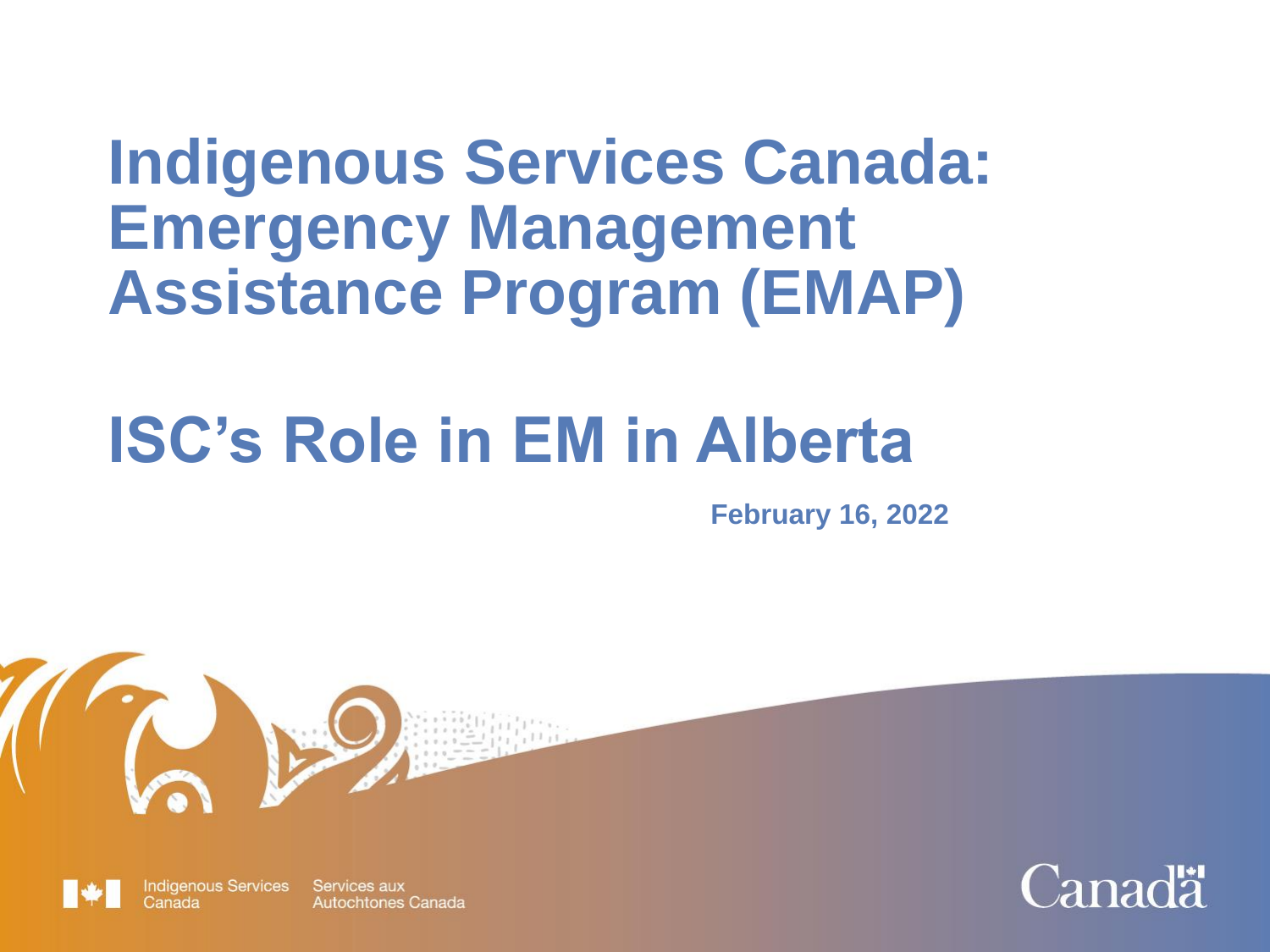### **Line Issues and ISC's Role**

- Line fails company reports
- Alberta AEMA and ISC will be notified by AER, EC
- The line is the responsibility of the company that owns
- Nations will share info on health and safety impacts
- Coordination and supports for information sharing
- Inform lands and environment who will contact Nation if required
- Impacted Nations can request supports from AEMA request will be forwarded to appropriate ISC area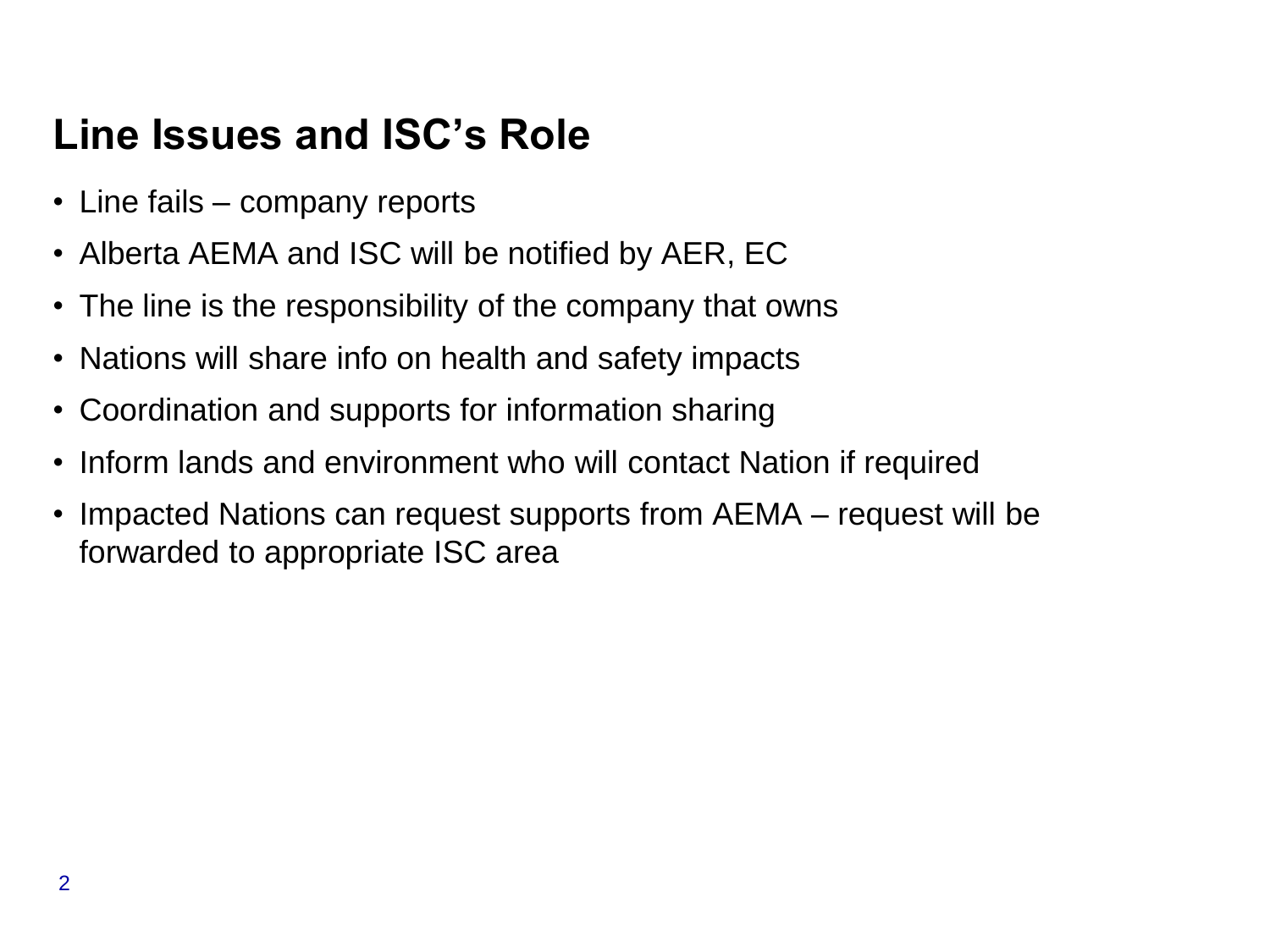## **AEMA Contacts**

[Daryl.mahoney@gov.ab.ca](mailto:Daryl.mahoney@gov.ab.ca) [Fran.byers@gov.ab.ca](mailto:Fran.byers@gov.ab.ca) [Winston.delorme@gov.ab.ca](mailto:Winston.delorme@gov.ab.ca) [Josh.towle@gov.ab.ca](mailto:Josh.towle@gov.ab.ca) [Judy.blakney@gov.ab.ca](mailto:Judy.blakney@gov.ab.ca) [Albert.cooper@gov.ab.ca](mailto:Albert.cooper@gov.ab.ca)

• Assistance with information sharing to ISC, coordination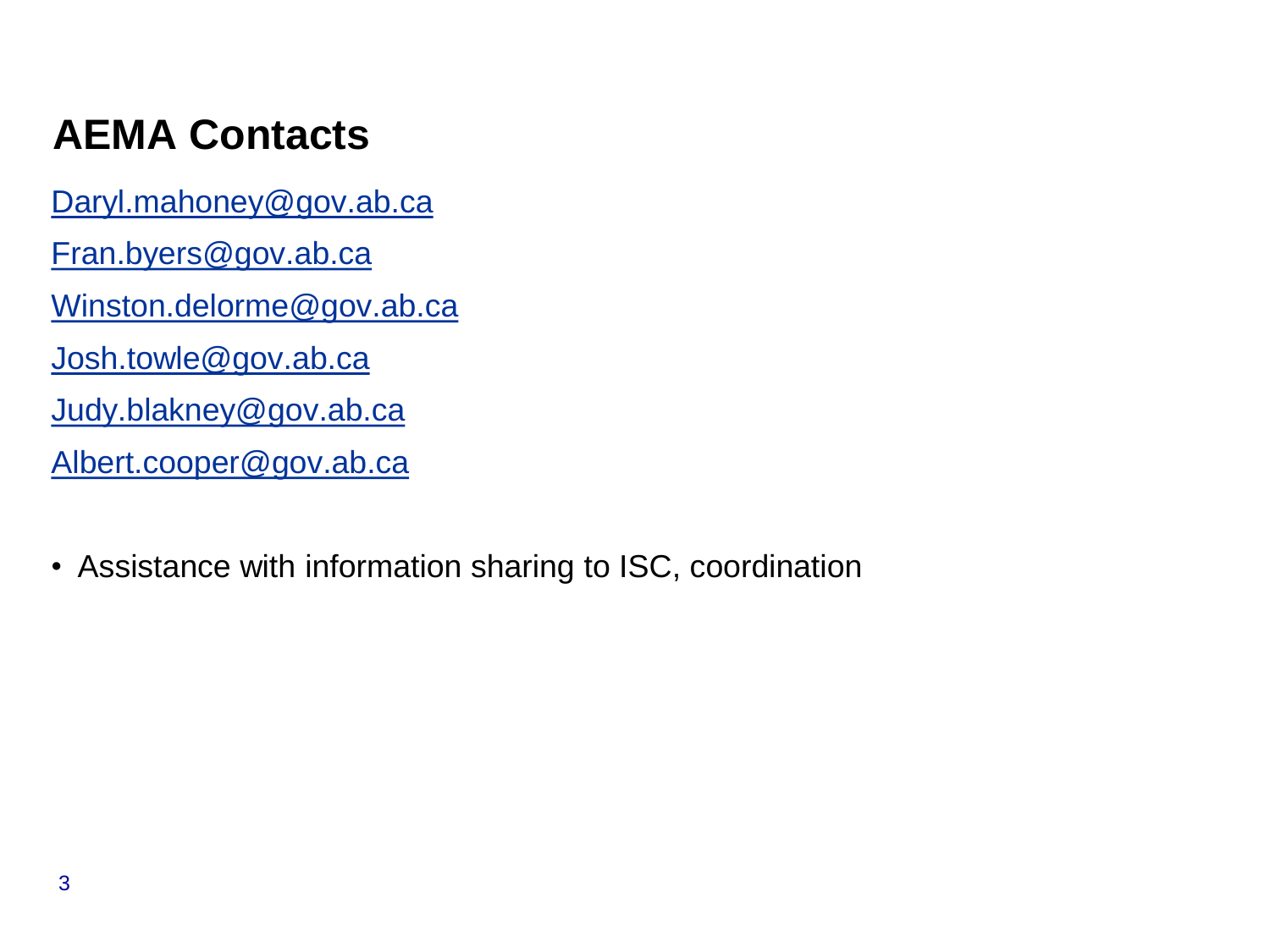## **Limitations on line spill**

- Funding limited to *Emergency Management Act* Disasters
	- Wildfire
	- Flood
	- Severe storm/tornado
- Nations will need to litigate in the event compensation from company is inadequate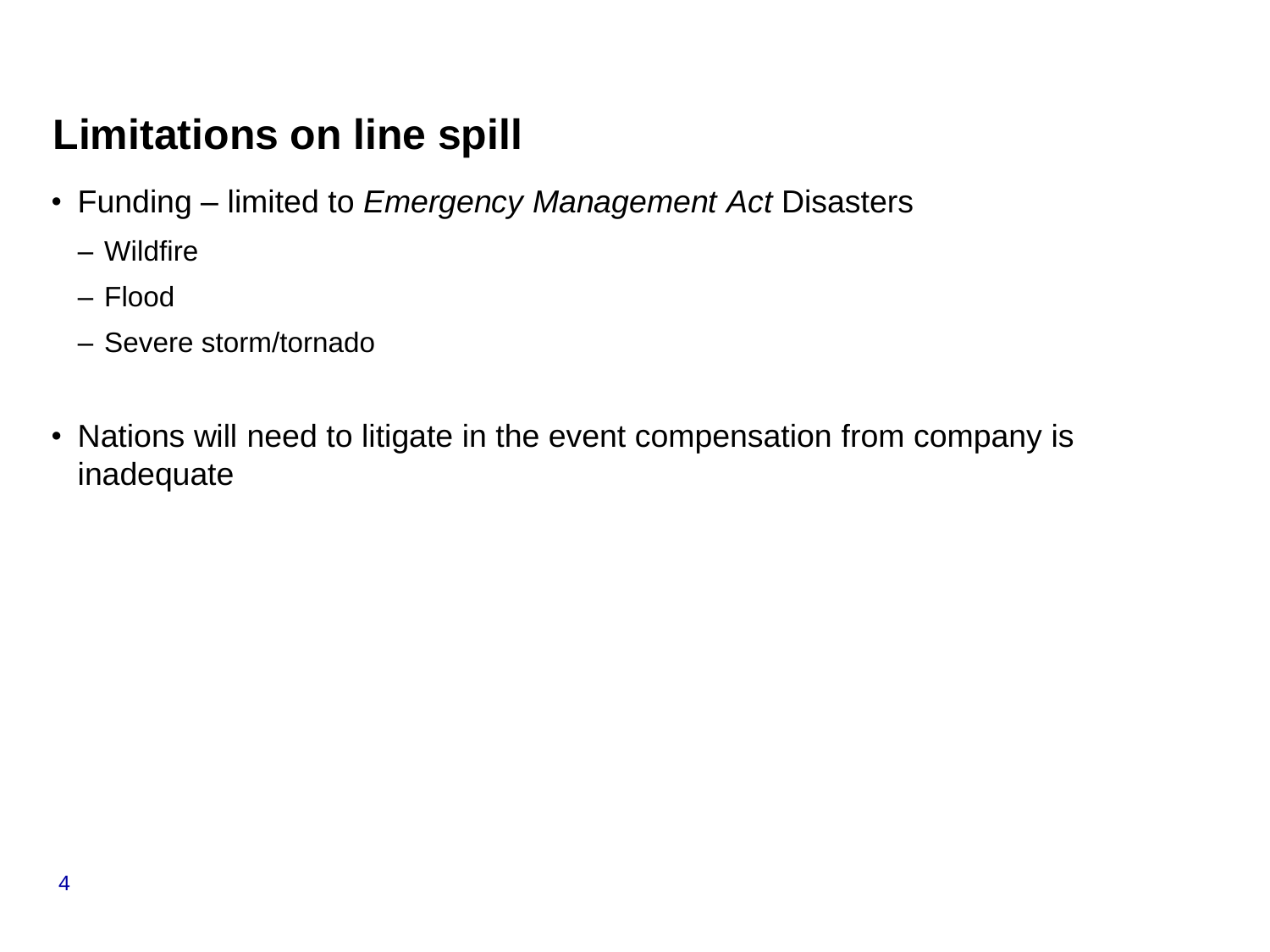#### **ISC Supports to First Nations**

#### **Agreements**

#### NSMP/FireSmart

Services from GOA

Preparedness Funding for Nations/TCs

Response and **Recovery** 

Funding for Incremental Costs For Nations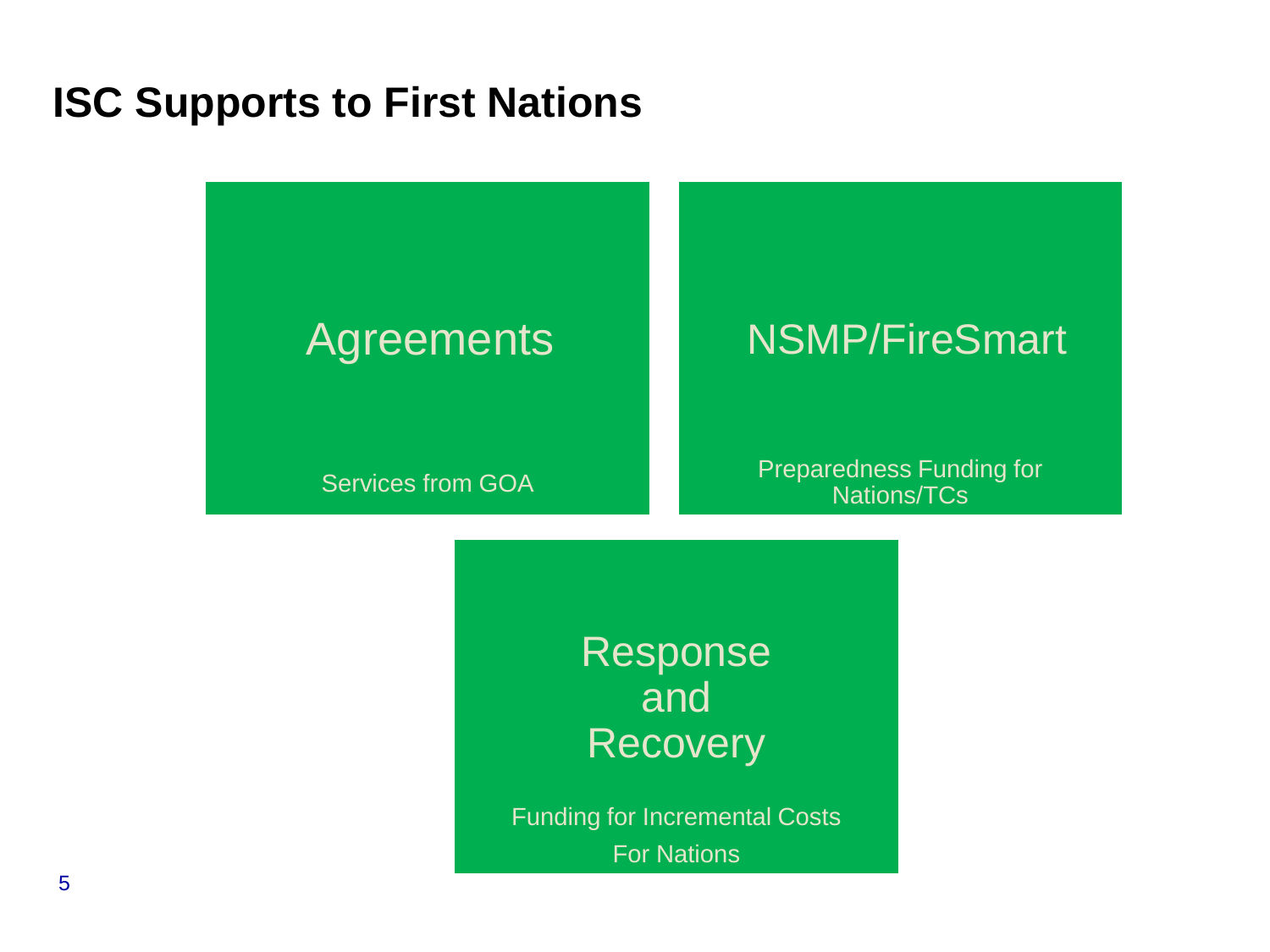#### **The Agreements**





## Alberta Emergency Management Agency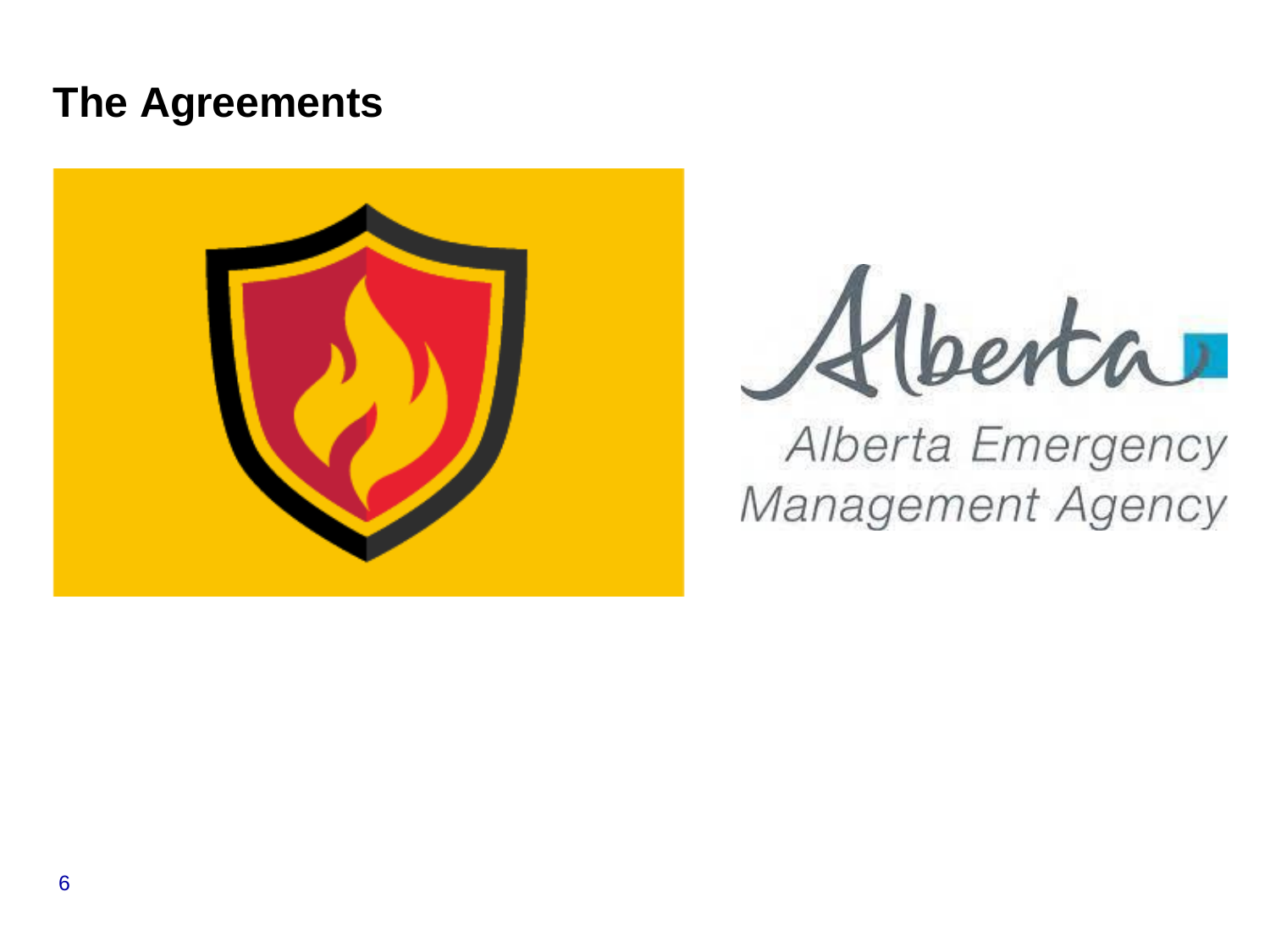### **NSMP and FireSmart**



**These Funding Streams under EMAP are available via proposal. Questions? Email [ab.emergency@Canada.ca](mailto:ab.emergency@Canada.ca)**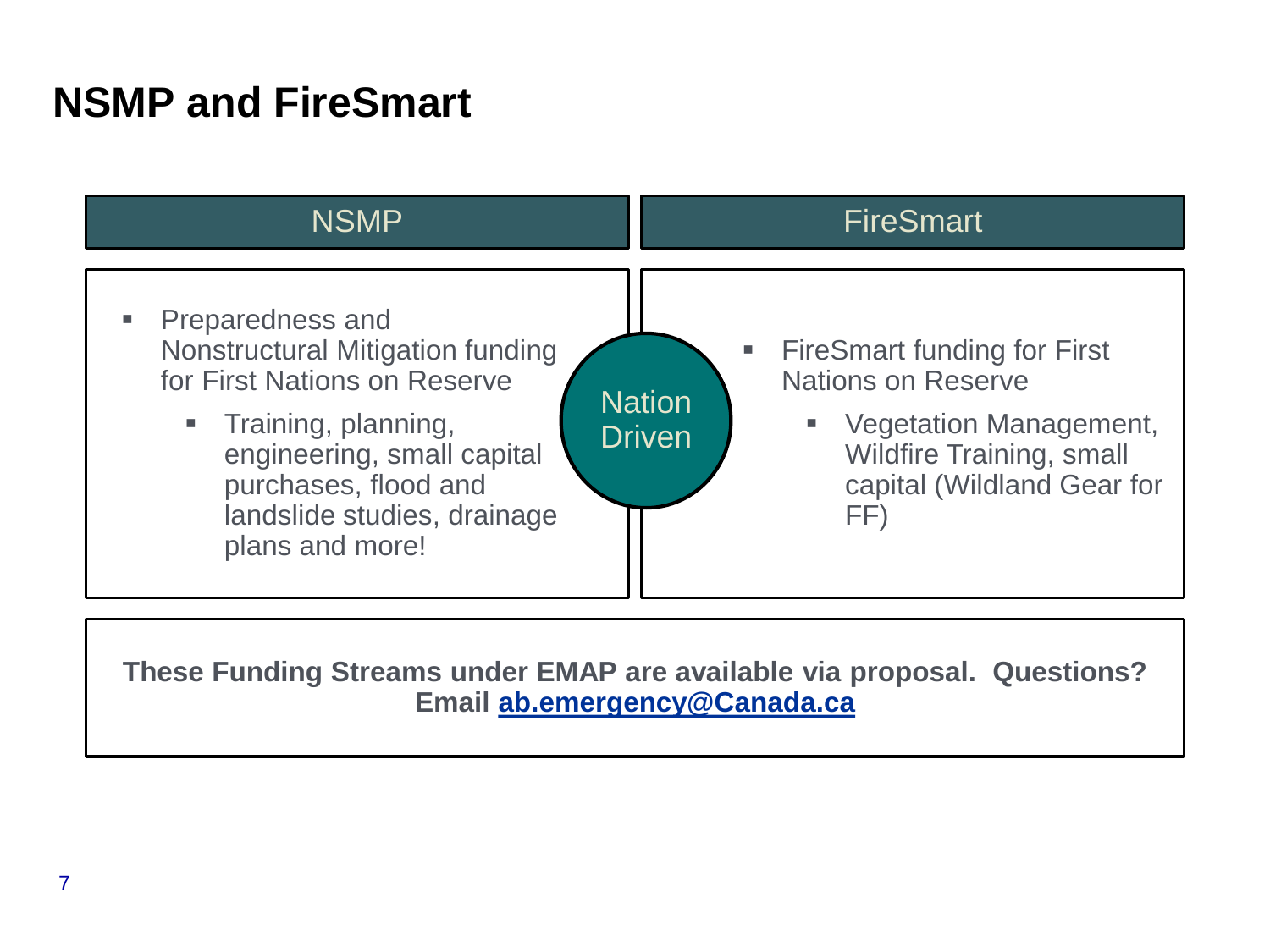#### **Response and Recovery**

#### **Response**

#### Response funding

- Paid to Nations and additional responding partners through agreements
- **Based on Terms and Conditions of** EMAP
- **Provincial comparability**

#### **Recovery**

#### Recovery funding

- Paid to Nations and additional responding partners through agreements
- Based on Terms and Conditions of EMAP
- **Provincial comparability**
- Mitigation enhancements through [Building Back Better](https://www.sac-isc.gc.ca/eng/1534954506773/1535121720820)

ISC Role

ISC provides reporting on events to HQ, and information on eligibility to Nations and responding partners. ISC is the lead for recovery eligibility and program interpretation for events in Alberta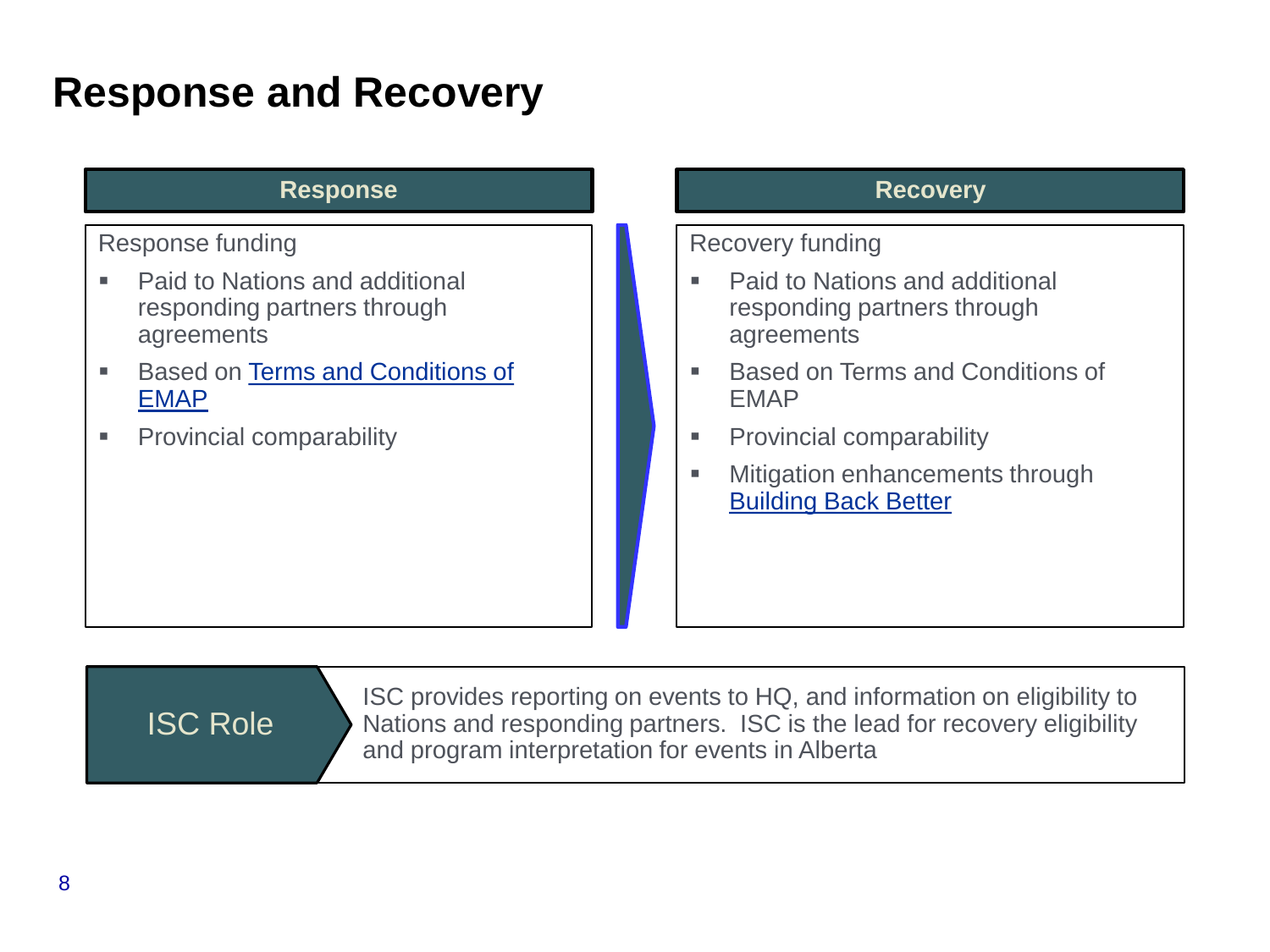## **ISC's Role in EM in Alberta**

#### Funding

- Provide funding for all EM Activities to support First Nations on Reserve Past, Present and Future
- **Mandated Service Turnover ongoing to future**

#### **Reporting**

| To $HQ - Per$<br>Emergency<br>Management Act | To Nations - On<br>eligibility and<br>supports | To GOA - Projects<br>supported through<br><b>NSMP/FireSmart</b> | To all $-$ how we are<br>working towards<br>seeing EM change in<br>Alberta to better<br>support Nations |
|----------------------------------------------|------------------------------------------------|-----------------------------------------------------------------|---------------------------------------------------------------------------------------------------------|
|----------------------------------------------|------------------------------------------------|-----------------------------------------------------------------|---------------------------------------------------------------------------------------------------------|

All EM Decisions are made by Chief and Council.

ISC provides funding and recovery coordination.